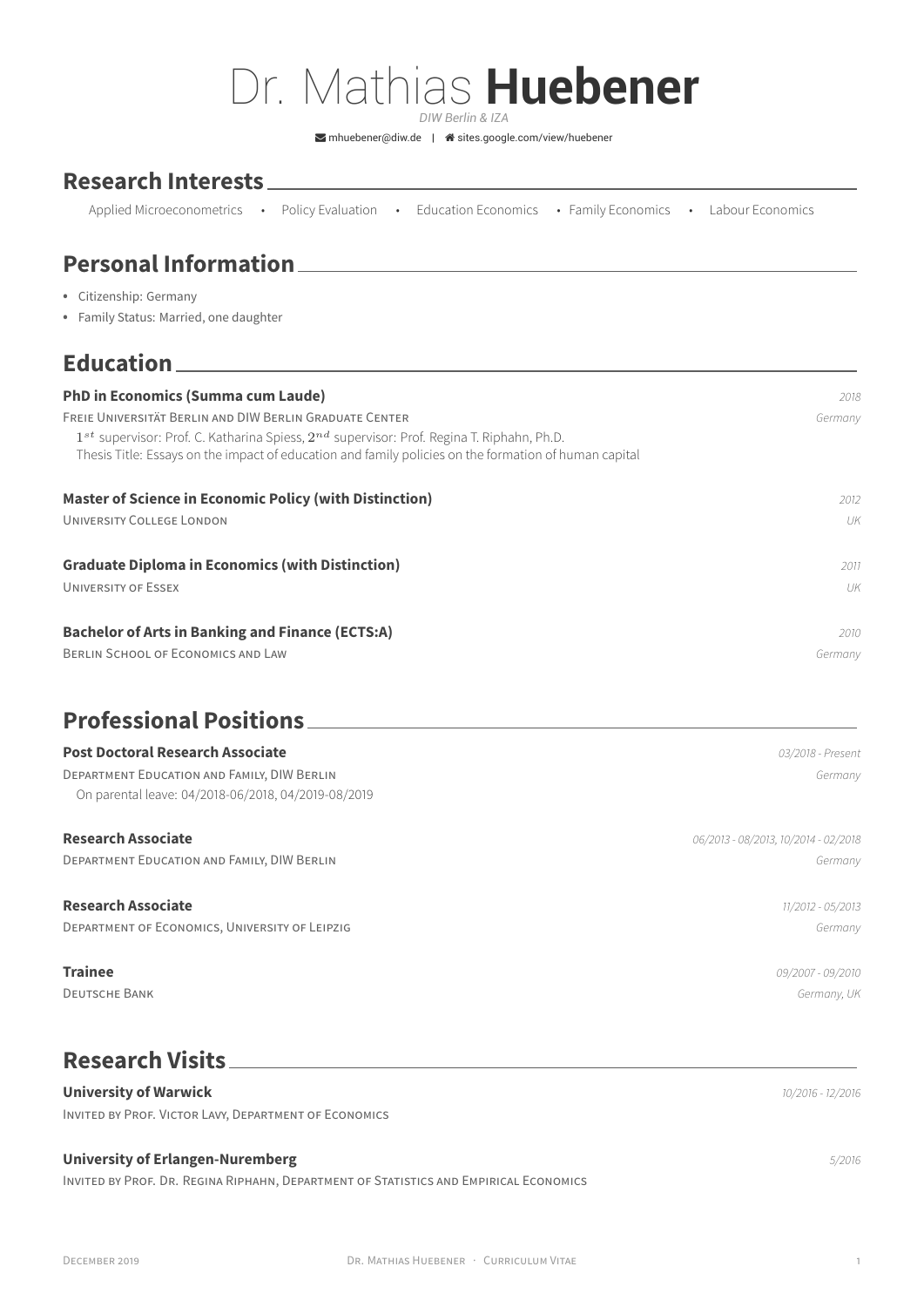## **Publications**

### **PEER-REVIEWED ARTICLES**

- Huebener, M., Kuehnle, D. & Spiess, C. K. (2019). [Parental leave policies and socio-economic gaps in child development: Evidence from a](https://www.iza.org/publications/dp/11794/parental-leave-policies-and-socio-economic-gaps-in-child-development-evidence-from-a-substantial-benefit-reform-using-administrative-data) [substantial benefit reform using administrative data](https://www.iza.org/publications/dp/11794/parental-leave-policies-and-socio-economic-gaps-in-child-development-evidence-from-a-substantial-benefit-reform-using-administrative-data). *Labour Economics 61*, 101754.
- Huebener, M. (2019). [Life expectancy and parental education](https://www.diw.de/documents/publikationen/73/diw_01.c.616169.de/diw_sp1023.pdf). *Social Science & Medicine 232*, 351-365.
- Huebener, M., Kuger, S. & Marcus, J. (2017). [Increased instruction hours and the widening gap in student performance](http://www.sciencedirect.com/science/article/pii/S0927537116302755). *Labour Economics 47(C)*, 15-34.
- Huebener, M. & Marcus, J. (2017). [Compressing instruction time into fewer years of schooling and the impact on student performance](http://www.sciencedirect.com/science/article/pii/S0272775716304186). *Economics of Education Review 58*, 1-14.
- Huebener, M. (2015). [The role of paternal risk attitudes in long-run education outcomes and intergenerational mobility](http://www.sciencedirect.com/science/article/pii/S0272775715000540). *Economics of Education Review 47*, 64-79.

#### **DISCUSSION PAPERS**

- Huebener, M. (2018). [The effects of education on health: An intergenerational perspective](https://www.iza.org/publications/dp/11795/the-effects-of-education-on-health-an-intergenerational-perspective). *IZA Discussion Paper*, No. 11795 *(R&R Journal of Human Resources)*.
- Huebener, M., Pape, A. & Spiess, C. K. (2019). [Parental labour supply responses to the abolition of day care fees](https://www.iza.org/publications/dp/12780/parental-labour-supply-responses-to-the-abolition-of-day-care-fees). *IZA Discussion Paper*, No. 12780 *(under review)*.

#### **POLICY REPORTS AND OTHER PUBLICATIONS**

- Huebener, M., Pape, A. & Spiess, C. K. (2019). [Gebührenbefreiung des letzten Kita-Jahres: Mütter weiten ihre Arbeitszeit nur kurzfristig aus](https://www.diw.de/de/diw_01.c.698972.de/publikationen/wochenberichte/2019_48/gebuehrenbefreiung_des_letzten_kita___jahres__muetter_weiten_ihre_arbeitszeit_nur_kurzfristig_aus.html). *DIW Wochenbericht*, 48/2019.
- Huebener, M. & Marcus, J. (2019). [Menschen mit niedriger gebildeter Mutter haben geringere Lebenserwartung](https://www.diw.de/documents/publikationen/73/diw_01.c.617294.de/19-12.pdf). *DIW Wochenbericht*, 12/2019.
- Günther, T. & Huebener, M. (2018). [Bildung und Lebenserwartung: Empirische Befunde für Deutschland und Europa](https://www.diw.de/documents/publikationen/73/diw_01.c.607507.de/diw_roundup_126_de.pdf). *DIW Roundup*, No. 126.
- Huebener, M., Kuger, S. & Marcus, J. (2018). [G8-Schulreform verbessert PISA-Testergebnisse insbesondere leistungsstarke SchülerInnen](https://www.diw.de/documents/publikationen/73/diw_01.c.581447.de/18-13-1.pdf) [profitieren](https://www.diw.de/documents/publikationen/73/diw_01.c.581447.de/18-13-1.pdf). *DIW Wochenbericht*, 13-14/2018.
- Huebener, M., Kuehnle, D. & Spiess, C. K. (2017). [Einführung des Elterngeldes hat Ungleichheit in kindlicher Entwicklung nicht erhöht](http://www.diw.de/documents/publikationen/73/diw_01.c.560511.de/17-26-1.pdf). *DIW Wochenbericht*, 26/2017.
- Huebener, M., Müller, K., Spiess, C. K. & Wrohlich, K. (2016). [Zehn Jahre Elterngeld: Eine wichtige familienpolitische Maßnahme](https://www.diw.de/documents/publikationen/73/diw_01.c.548384.de/16-49-1.pdf). *DIW Wochenbericht*, 49/2016.
- Huebener, M. (2016). [Parental leave policies and child development: A review of empirical findings](https://www.diw.de/de/diw_01.c.546153.de/presse/diw_roundup/parental_leave_policies_and_child_development_a_review_of_empirical_findings.html). *DIW Roundup*, No. 102.
- Huebener, M. & Marcus, J. (2015). [Auswirkungen der G8-Schulzeitverkürzung: Erhöhte Zahl von Klassenwiederholungen, aber jüngere und nicht](https://www.diw.de/documents/publikationen/73/diw_01.c.502825.de/15-18-1.pdf) [weniger Abiturienten](https://www.diw.de/documents/publikationen/73/diw_01.c.502825.de/15-18-1.pdf). *DIW Wochenbericht*, 18/2015.
- Huebener, M. & Marcus, J. (2015). [Empirische Befunde zu Auswirkungen der G8-Schulzeitverkürzung](https://www.diw.de/documents/publikationen/73/diw_01.c.497161.de/diw_roundup_57_de.pdf). *DIW Roundup*, No. 57.

#### **BOOK CHAPTERS**

- Huebener, M. (2019). Parental education and children's health throughout life. *In S. Bradley & C. Green (Editors), Encyclopedia Economics of Education (Vol. 2). Amsterdam*, Netherlands: Elsevier B.V. (Forthcoming).
- Huebener, M., Kuehnle, D. & Spiess, C. K. (2019). Die Verwendung von Schuleingangsdaten für bildungs- und familienökonomische Analysen das Beispiel der Analyse von Elterngeldeffekten auf sozioökonomische Unterschiede bei kindlichen Entwicklungsmaßen. *In M.-C. Begemann & K. Birkelbach (Editors), Sekundäranalysen in der Kinder- und Jugendhilfe. Wiesbaden*, Germany: Springer VS.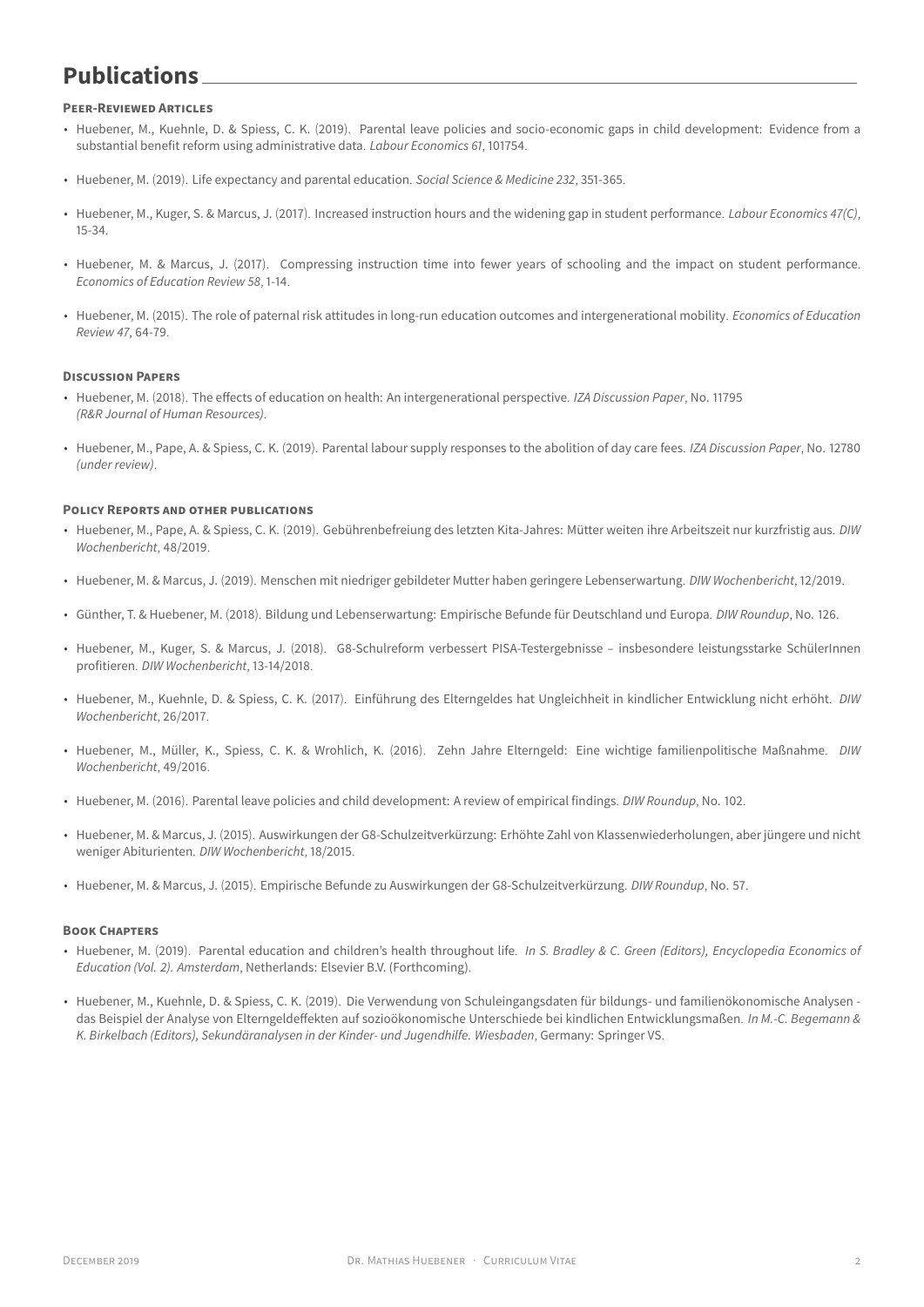# **Prizes and Scholarships**

| • Prize for the Best Dissertation in Education Economics 2017/2018 of the German Economic Association    | 03/2019           |
|----------------------------------------------------------------------------------------------------------|-------------------|
| (Bildungsökonomischer Ausschuss, Verein für Socialpolitik)                                               |                   |
| • BeNA Innovative Research Award 2017                                                                    | 05/2017           |
| • Nominated for BeNA Innovative Research Award 2016                                                      | 10/2016           |
| • Best DIW Wochenbericht 2015                                                                            | 09/2016           |
| • Best Overall Performance Prize, MSc in Economic Policy Programme, University College London            | 11/2012           |
| • Best Student Award, BA Banking and Finance Programme, Berlin School of Economics and Law               | 10/2010           |
| • Doctoral Scholarship of the German National Academic Foundation (Studienstiftung des deutschen Volkes) | 10/2014 - 09/2017 |
| • Haniel Scholarship Programme for MSc Studies Abroad                                                    | 10/2011 - 10/2012 |
| • Hamburg Scholarship Programme for Studies Abroad                                                       | 10/2010 - 10/2011 |
| • Scholarship of the German National Academic Foundation (Studienstiftung des deutschen Volkes)          | 10/2008 - 10/2012 |
| • Scholarship of the Stiftung der Deutschen Wirtschaft                                                   | 09/2008 - 09/2010 |
|                                                                                                          |                   |

# **Other Academic Activities**

### **TEACHING**

Economics of Education (Master level), Spring 2017, with Prof. C. Katharina Spiess

### **REFEREEING**

Journal of Public Economics (2x), Journal of Human Resources, Journal of Health Economics, Economics of Education Review (3x), Health Economics, European Journal of Population, Social Science & Medicine, B.E. Journal of Economic Analysis and Policy, Review of Economics of the Household, Journal of Family and Economic Issues, Zeitschrift für Soziologie, DIW Wochenbericht, Spring Meeting of Young Economists 2017-2020, Czech Science Foundation

#### **BOARD MEMBER** *02/2017 - 01/2019*

Berlin Network for Labour Market Research (BeNA)

### **ORGANIZED WORKSHOPS AND TALKS**

- Panel Discussion "Zwischenbilanz zum Gute-KiTa-Gesetz: Ist gut gemeint auch gut gemacht?" (joint with C. Katharina Spiess, 11/2019)
- BeNA Winter Workshop 2019
- Skills Camp on Machine Learning with Prof. Jann Spiess (Stanford) for the Berlin Network for Labour Market Research (BeNA, 9/2019)
- Berlin Lunchtime Meeting on Parental Leave and Inequality, June 2017 (joint with other members of DIW Berlin)
- BeNA Winter Workshop 2016
- BeNA Lecture Series 2015 by Prof. Ludger Woessmann (joint with Jan Marcus)

### **ACADEMIC SUPERVISION**

Master's theses (2x, joint with Prof. C. Katharina Spiess), interns at DIW's Education and Family Department

### **Languages**

• German (Native) • English (Fluent) • French (Conversational)

# **Memberships & Academic Networks**

### **ACADEMIC NETWORKS**

- Institut zur Zukunft der Arbeit (IZA, affiliate since 2018)
- College for Interdisciplinary Education Research (CIDER, member since 2019)
- Berlin Economics Research Associates Network (BERA, member since 2018)
- Berlin Network for Labour Market Research (BeNA)
- Swiss Leading House "Economics of Education"

### **MEMBERSHIPS**

American Economic Association, European Economic Association, European Association of Labour Economists, Royal Economic Society, Society for Empirical Education Research (GEBF), Verein für Socialpolitik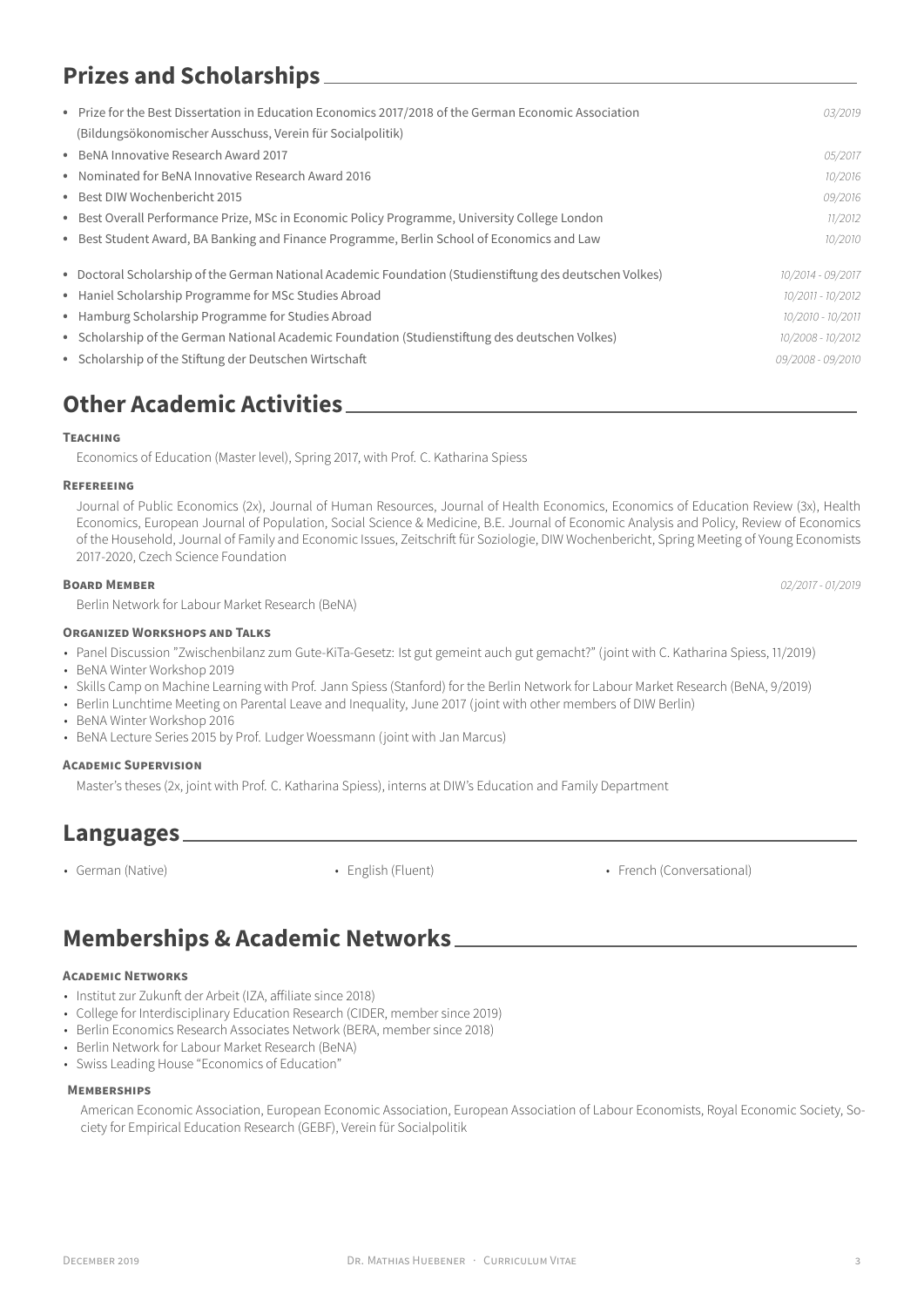# **Media Coverage (selection)**

[Die Welt \(11/2019\),](https://www.welt.de/print/welt_kompakt/print_politik/article203873654/Fuer-eine-so-kostspielige-Massnahme-ein-maues-Ergebnis.html) [Frankfurter Allgemeine Zeitung \(11/2019\),](https://www.faz.net/aktuell/wirtschaft/fuer-geld-allein-aendern-muetter-ihre-arbeitszeit-kaum-16505104.html) [MDR aktuell \(11/2019\),](https://www.mdr.de/nachrichten/wirtschaft/inland/kita-beitragsfrei-erwerbstaetigkeit-studie-diw-100.html) [Die Welt \(3/2019\)](https://www.welt.de/print/die_welt/finanzen/article190611789/Ist-die-Mutter-gebildet-leben-die-Kinder-laenger.html), [Spiegel Online \(3/2019\),](http://www.spiegel.de/lebenundlernen/schule/studie-zur-lebenserwartung-kinder-gebildeter-muetter-leben-laenger-a-1258963.html) [Deutschlandfunk](https://ondemand-mp3.dradio.de/file/dradio/2019/03/20/diw_studie_bildung_lohnt_sich_nicht_nur_fuer_den_dlf_20190320_1444_f27d9034.mp3) [\(3/2019\)](https://ondemand-mp3.dradio.de/file/dradio/2019/03/20/diw_studie_bildung_lohnt_sich_nicht_nur_fuer_den_dlf_20190320_1444_f27d9034.mp3),[Deutschlandfunk\(3/2018\),](http://ondemand-mp3.dradio.de/file/dradio/2018/03/29/g8_besser_als_sein_ruf_interview_mit_matthias_huebener_dlf_20180329_1437_6dee8d45.mp3) [Berliner Morgenpost\(3/2018\),](https://www.morgenpost.de/politik/article213865755/Studie-stellt-dem-deutschen-Turbo-Abi-ein-gutes-Zeugnis-aus.html) [Süddeutsche Zeitung\(1/2018\),](http://www.sueddeutsche.de/politik/raetsel-der-woche-was-haben-kinder-vom-elterngeld-plus-1.3822954) [Süddeutsche Zeitung\(12/2017\)](http://www.sueddeutsche.de/wirtschaft/forum-finger-weg-vom-kindergeld-1.3766231?reduced=true), Die Welt(7/2017), [Correctiv \(5/2017\),](https://correctiv.org/blog/ruhr/artikel/2017/05/31/g8-besser-als-sein-ruf-oder-zurecht-verrufen-g9-abitur-landtagswahl/) Spiegel Online (6/2016), [Süddeutsche Zeitung \(4/2015\)](http://www.sueddeutsche.de/bildung/studie-zu-achtjaehrigem-gymnasium-mehr-durchfaller-juengere-abiturienten-1.2457311), Frankfurter Allgemeine Zeitung (4/2015), [Spiegel Online \(4/2015\),](http://www.spiegel.de/lebenundlernen/schule/mehr-klassenwiederholungen-durch-g8-schulzeitverkuerzung-a-1031332.html) [de](https://detektor.fm/wissen/bildung-folgen-der-g8-reform)[tektor.fm \(5/2015\)](https://detektor.fm/wissen/bildung-folgen-der-g8-reform)

# **Academic Presentations**

### **2019**

- Research Seminar, DJI, Munich/Germany, invited talk
- Workshop of the Berlin Economic Research Associates Network (BERA), Berlin/Germany
- 31th Conference of the European Association of Labour Economists, Göteborg/Sweden\*
- Annual Conference of the German Economic Association (VfS), Leipzig/Germany
- European Society for Population Economics, Bath/UK\*
- Social Policy Colloquium, Hertie School of Governance, Berlin/Germany
- Congress on Poverty and Health, Berlin/Germany
- Research Seminar in Economics and Management (SEAM), University of Paderborn/Germany, invited talk

### **2018**

- 30th Conference of the European Association of Labour Economists, Lyon/France
- Annual Conference of the German Economic Association (VfS), Freiburg/Germany
- European Society for Population Economics, Antwerp/Belgium
- Spring Meeting of Young Economists, Palma de Mallorca/Spain
- 21st IZA Summer School in Labor Economics 2018, Ammersee/Germany
- 10th Annual Meeting of the German Society for Health Economics (DGGÖ), Hamburg/Germany
- Annual Meeting of the American Economic Association, Philadelphia/USA

### **2017**

- Workshop on "Risky Health Behavior", Hamburg/Germany
- 29th Conference of the European Association of Labour Economists, St. Gallen/Switzerland
- 6th Lindau Nobel Laureates Meeting on Economic Sciences, Lindau/Germany
- Annual Conference of the German Economic Association (VfS), Vienna/Austria\*
- Workshop on "Child Development: The Roles of the Family and Public Policies", Aarhus/Denmark
- 8th International Workshop for the Applied Economics of Education, Catanzaro/Italy
- Workshop on G8-education reform, Berlin/Germany
- Annual Meeting of the Society of Labor Economists 2017, Raleigh/USA\*
- Royal Economic Society Conference 2017, Bristol/UK\*
- Spring Meeting of Young Economists 2017, Halle/Germany
- Annual Meeting of the American Economic Association, Chicago/USA

### **2016**

- Joint Empirical Social Science Seminars, ISER/University of Essex, Colchester/UK,
- CAGE AMES Seminar, University of Warwick, Coventry/UK
- CEP Work-in-Progress Seminar, LSE, London/UK
- Conference of the European Association of Labour Economists, Ghent/Belgium
- Annual Conference of the German Economic Association (VfS), Augsburg/Germany
- Congress of the European Economic Association, Geneva/Switzerland\*
- Research Colloquium "Empirical Economic Research" of Leuphana University, Lueneburg/Germany, invited talk
- Early Childhood Inequality Workshop, Nuremberg/Germany
- Young Economist Meeting, Brno/Czech Republic
- Junior Research Conference of the Society for Empirical Education Research (GEBF), Berlin/Germany

### **2015**

- Doctoral Colloquium of the "Studienstiftung des deutschen Volkes", Bonn/Germany
- Workshop of the Berlin Network of Labor Market Research, Berlin/Germany
- Department of Economics Research Seminar, Bergen/Norway\*
- German Network of Young Microeconometricians, Mannheim\*
- Labour Economics Seminar, University of Hamburg\*
- WifOR Workshop "Education, Health and Labor Market Outcomes", Darmstadt/Germany
- DIW Graduate Center Summer Workshop, Berlin
- LEER Workshop "Efficiency in Education and the use of Big data", Leuven/Belgium\*
- Annual Meeting of the American Economic Association, Boston/USA